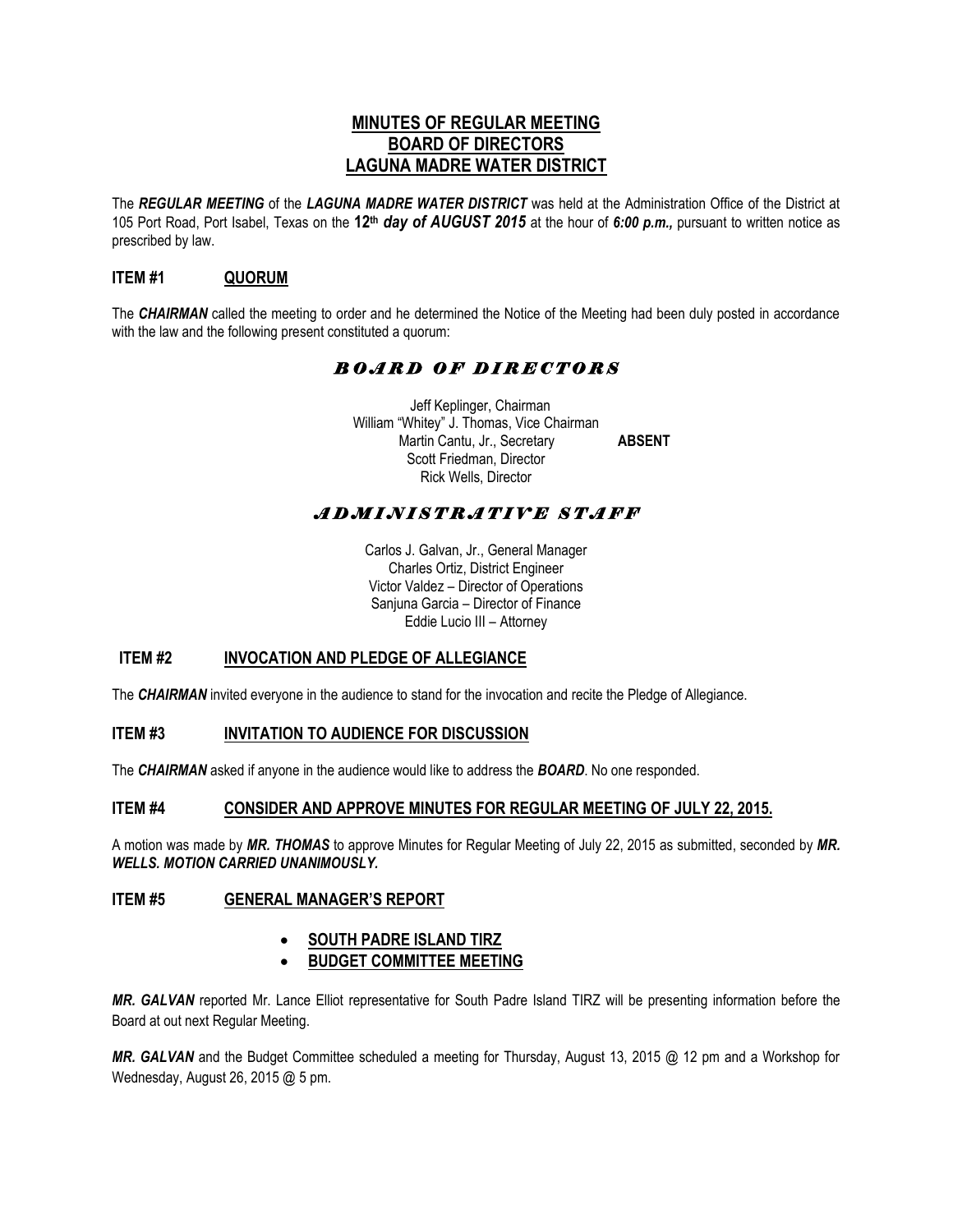## **ITEM #6 DISTRICT ENGINEER'S REPORT**

- **TEXAS PACK / PORT ISABEL WWTP OUTFALL EXTENSION**
- **WATER TREATMENT PLANT NO. 2 MICROFILTRATION**
- **RAW WATER IRRIGATION FOR PORT ISABEL LITTLE LEAGUE**
- **ISLA BLANCA AND ANDY BOWIE WWTPS CONSTRUCTION PROGRESS**

**MR. ORTIZ** gave an update on the Texas Pack / Port Isabel WWTP outfall extension; Water Treatment Plant No. 2 Microfiltration coupling break, the Raw Water Irrigation for the Port Isabel Little League; and Isla Blanca and Andy Bowie WWTPS Construction Progress.

## **ITEM # 7 DIRECTOR OF OPERATION'S REPORT**

• **MONTHLY REPORT** 

**MR. VALDEZ** gave his monthly update for July reporting: 8 – water taps (4 being irrigation meters), 4 – sewer taps and.

The Board and Staff briefly discussed the sinkhole on Gulf Blvd; CPR and First Aid certification training (pictures were provided).

## **ITEM #8 CONSIDER AND REMOVE FROM THE TABLE THE FOLLOWING ITEM TABLED ON THE BOARD MEETING OF JULY 22, 2015**

#### **CONSIDER AND APPROVE A CONTRACT FOR ENGINEERING SERVICES WITH LNV, INC. FOR WATER DISTRIBUTION LINE REPLACEMENT IN PORT ISABEL (S. GARCIA St. VICINITY) AND GULF BLVD (HAAS TO GARDENIA).**

A motion was made by *MR. FRIEDMAN* to remove item from the table for discussion, seconded by *MR. THOMAS. MOTION CARRIED UNANIMOUSLY.*

## **ITEM #9 CONSIDER AND APPROVE A CONTRACT FOR ENGINEERING SERVICES WITH LNV, INC. FOR WATER DISTRIBUTION LINE REPLACEMENT IN PORT ISABEL (S. GARCIA ST. VICINITY) AND GULF BLVD (HAAS TO GARDENIA)**

The Board briefly discussed and reviewed the proposal for the two projects, with a grand total of \$140,850.00, along with an open discussion for questions and answers with Mr. Richard Correa, Representative for LNV, Inc.

A motion was made by *MR. FRIEDMAN* to approve the contract for Engineering Services with LNV, Inc. for water distribution line replacement in Port Isabel (S. Garcia St. vicinity) and Gulf Blvd. (Haas to Gardenia), seconded by *MR. WELLS,* with *MR. THOMAS* abstaining*. MOTION CARRIED.* 

### **ITEM #10 CONSIDER AND APPROVE BID #WT-07-08-15 FOR PORT ISABEL WATER TANK REHAB**

The Board recommended for *MR. VALDEZ* in checking references prior to awarding Bid (#WT-07-08-15) to H20 Construction Services, Inc. for a total amount of \$74,850.00.

A motion was made by *MR. THOMAS* to table item for Bid #WT-07-08-15 for the Port Isabel Water Tank Rehab, seconded by *MR. FRIEDMAN. MOTION CARRIED UNANIMOUSLY. ITEM TABLED.*

## **ITEM #11 CONSIDER AND APPROVE TO PARTICIPATE IN ENERGY CURTAILMENT SPECIALISTS' (ECS) "POWERPAY! TEXAS" PROGRAM.**

The Board and Staff briefly discussed enrollment and participation with ECS and contract was reviewed by *MR. LUCIO*.

A motion was made by *MR. WELLS* to approve participation in Energy Curtailment Specialists' (ECS) "Powerpay! Texas" Program, seconded by *MR. THOMAS. MOTION CARRIED UNANIMOUSLY.*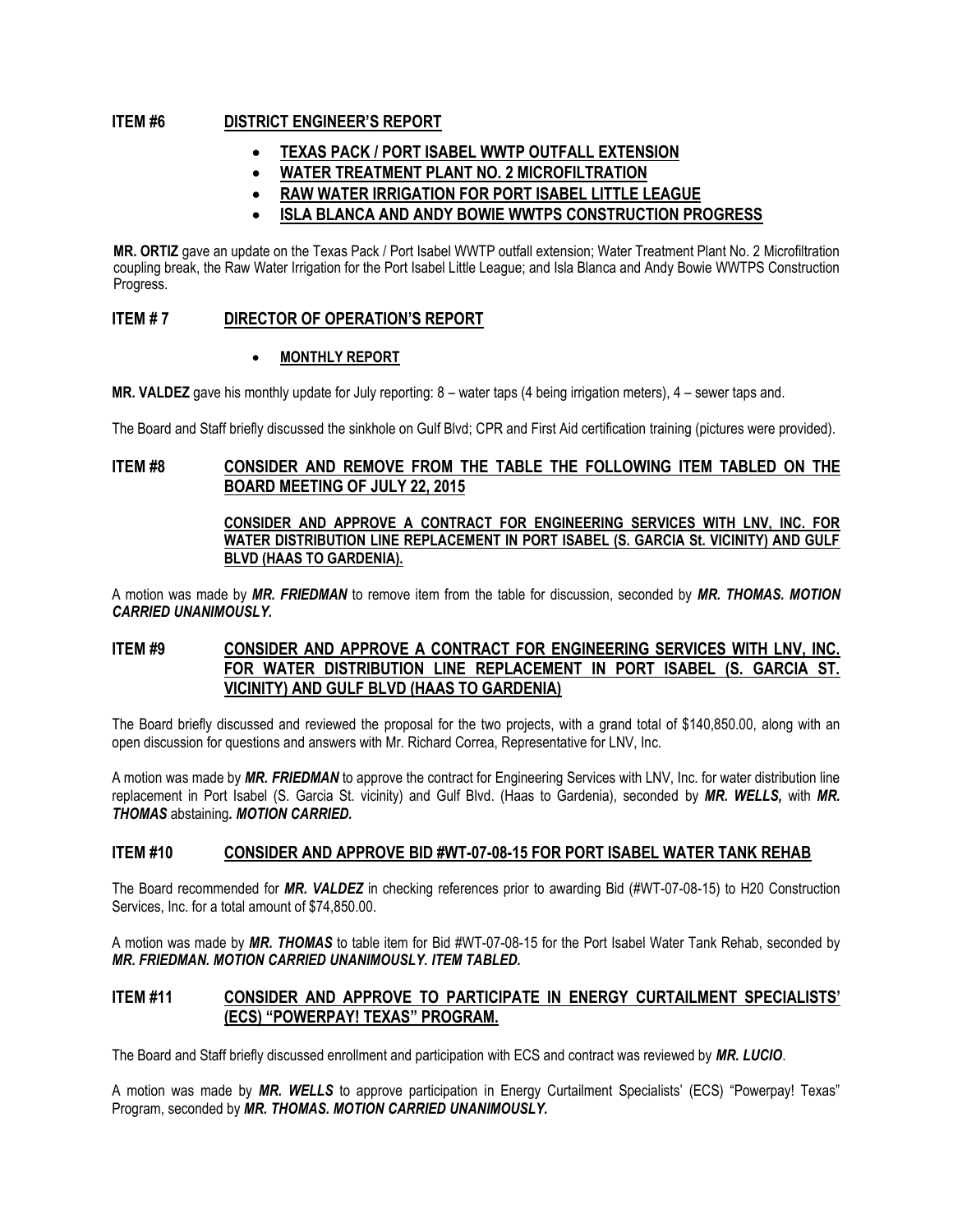## **ITEM #12 CONSIDER AND APPROVE CHANGE ORDER NO. 1 FOR SANITARY IMPROVEMENTS IN LAGUNA VISTA**

A motion was made by *MR. FRIEDMAN* to approve Change Order No. 1 for sanitary improvements in Laguna Vista, seconded by *MR. WELLS. MOTION CARRIED UNANIMOUSLY.*

#### **ITEM #13 CONSIDER AND APPROVE PSI TO PERFORM GEOTECHNICAL EXPLORATION AND ENGINEERING REPORT FOR PORT ISABEL WASTEWATER TREATMENT PLANT PHASE I IMPROVEMENTS**

A motion was made by *MR. WELLS* to approve PSI to perform geotechnical exploration and engineering Report for Port Isabel Wastewater Treatment Plant Phase I Improvement, seconded by *MR. FRIEDMAN. MOTION CARRIED UNANIMOUSLY.*

#### **ITEM #14 CONSIDER AND APPROVE UNITED HEALTHCARE INSURANCE POL. NO. 01U6814 AT SAME RATE RENEWAL, PERIOD COVERED FOR FISCAL YEAR 2016 (OCTOBER 1, 2015 THROUGH SEPTEMBER 30,2016).**

Mr. Albert Salinas, Representative for United Healthcare Insurance was present at the meeting and available for questions and answers.

A motion was made by *MR. THOMAS* to United Healthcare Insurance Pol. No. 01U6814 (Option 1) at same rate renewal, period covered for fiscal year 2016 (October 1, 2015 through September 30, 2016), seconded by *MR. WELLS. MOTION CARRIED UNANIMOUSLY.*

### **ITEM #15 CONSIDERATION AND POSSIBLE APPROVAL TO RENEW THE TMI WORKER'S COMP INSURANCE POLICY FOR FISCAL YEAR ENDING 9/30/2016.**

A motion was made by *MR. THOMAS* to approve renewal for the TMI Worker's Comp Insurance Policy for fiscal year ending 9/30/2015, seconded by *MR. WELLS. MOTION CARRIED UNANIMOUSLY.*

#### **ITEM # 16 CONSIDER AND APPROVE DISBURSEMENTS**

A motion was made by *MR. WELLS* to approve Disbursements as submitted, seconded by *MR. THOMAS. MOTION CARRIED UNANIMOUSLY.*

### **ITEM #17 EXECUTIVE SESSION PERMITTED BY THE OPEN MEETING ACT, V.T.C.A., GOVERNMENT CODE SECTION 551.001 ET.SEQ., UNDER SECTION 551.071, CONSULTATION WITH ATTORNEY; SECTION 551.072, DELIBERATION ABOUT REAL PROPERTY**

- **A. CONSIDER AND DISCUSS PREPARING CERTIFICATE OF CONVENIENCE AND NECESSITY (CCN) APPLICATIONS FOR WATER AND SEWER FOR SUBMITTAL TO THE PUBLIC UTILITY COMMISSION**
- **B. CONSIDER AND DISCUSS DEANNEXATION OF LAND LOCATED INSIDE EAST RIO HONDO WATER SUPPLY CORPORATION CCN AREA, WEST OF BUENA VISTA ROAD**
- **C. CONSIDER AND DISCUSS WATER PIPELINE CROSSING CONSENT WITH SAN ROMAN WIND I, LLC**

A motion was made by *MR. WELLS* for the *BOARD* to go into executive session at **7:05 pm,** seconded by *MR. THOMAS. MOTION CARRIED UNANIMOUSLY.* 

A motion was made by *MR. THOMAS* for the *BOARD* to come out of executive session at **7:40 pm,** seconded by *MR. WELLS. MOTION CARRIED UNANIMOUSLY.*